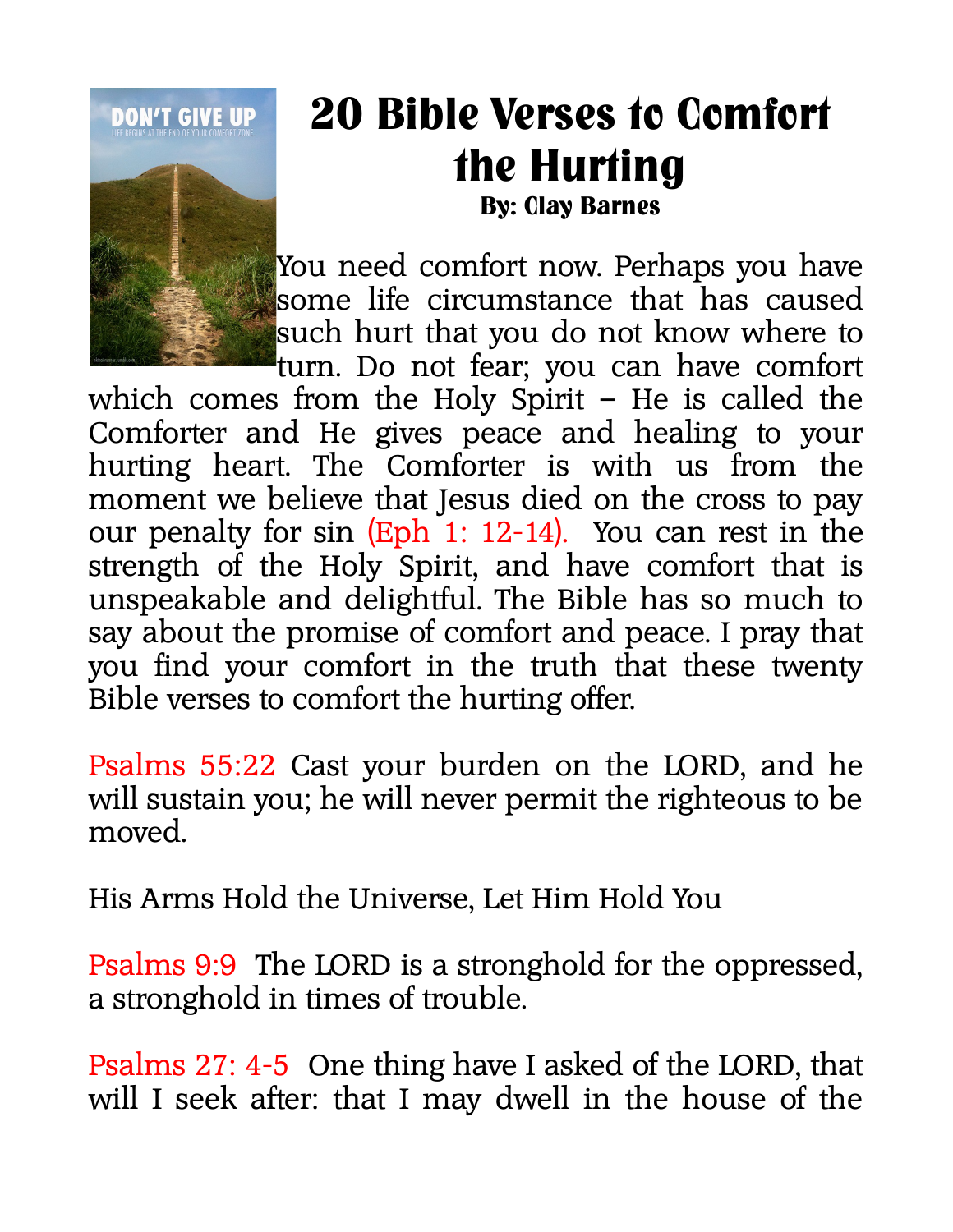LORD all the days of my life, to gaze upon the beauty of the LORD and to inquire in his temple. For he will hide me in his shelter in the day of trouble; he will conceal me under the cover of his tent; he will lift me high upon a rock.

Psalms 46:1 God is our refuge and strength, a very present help in trouble.

1 Peter 5:6-7 (KJV) Humble yourselves therefore under the mighty hand of God, that he may exalt you in due time: Casting all your care upon him; for he careth for you.

## God Knows Your Hurt, He Will Not Ignore Your Need

## Weeping may tarry for the night, but joy comes in the morning.

Psalms 22:24 For he has not despised or abhorred the affliction of the afflicted, and he has not hidden his face from him, but has heard, when he cried to him.

Psalms 56:8 You have kept count of my tossings; put my tears in your bottle.

Are they not in your book?

Psalms 116:1-2 I love the LORD, because he has heard my voice and my pleas for mercy. Because he inclined his ear to me, therefore I will call on him as long as I live.

Jeremiah 29:11 (KJV) For I know the thoughts that I think toward you, saith the LORD, thoughts of peace,